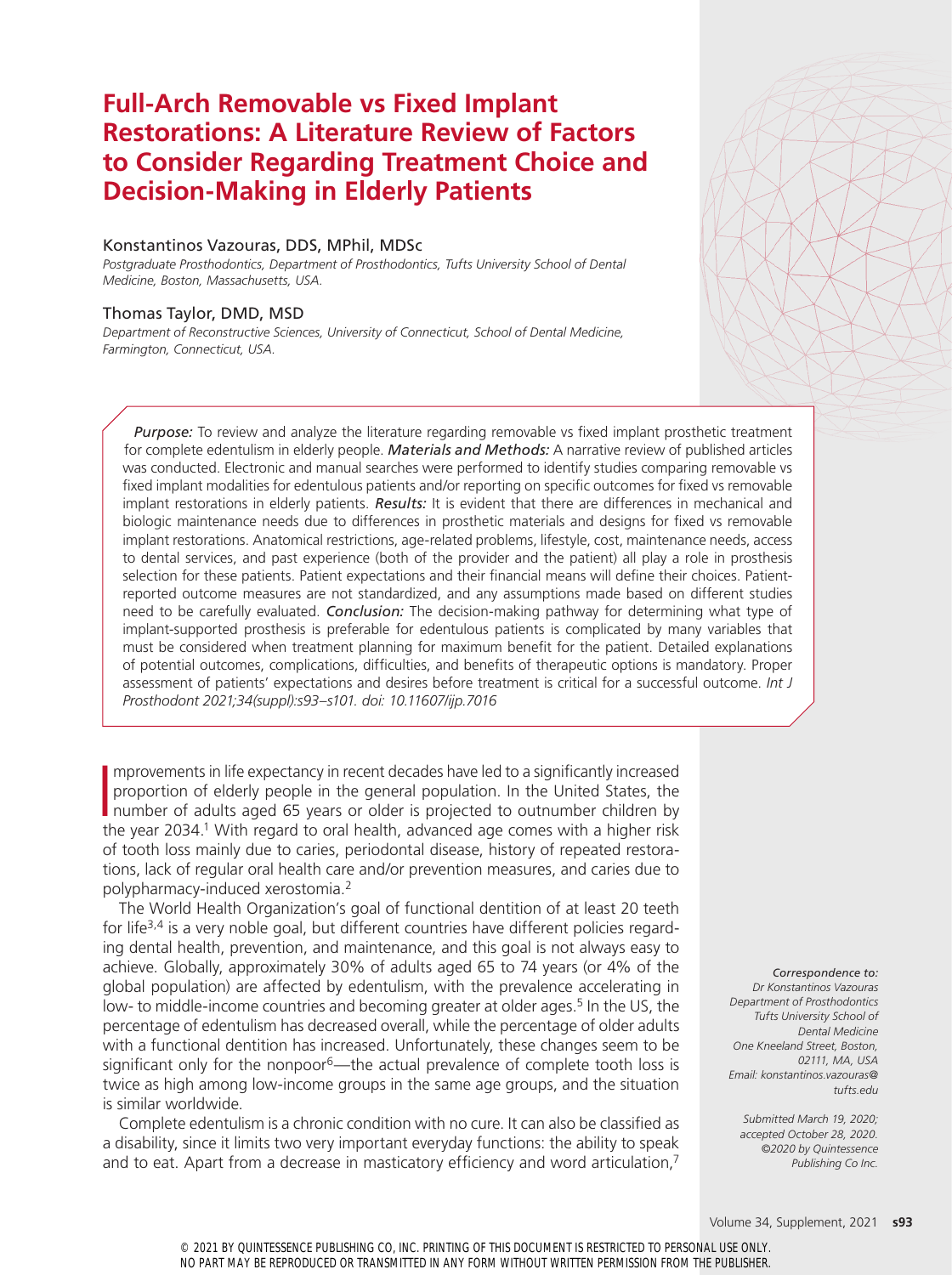

the absence of all natural teeth has been associated with social embarrassment and isolation, deformity in facial appearance, and need for modification of nutrition. Altogether, it has been linked to reduced quality of life (QoL). $8-10$  It is also dependent on several socioeconomic factors,<sup>11</sup> which is why edentulism is less common among wealthier parts of the population.<sup>6</sup>

Any treatment for edentulism is considered to be only palliative, aiming at improving function and QoL for edentulous patients. Conventional removable prostheses are still the most affordable treatment option $12$ ; nonetheless, patients often complain of reduced retention and inability to chew food comfortably.<sup>13,14</sup> In that aspect, implant-retained prostheses—removable or fixed—continue to increase in popularity, albeit being significantly more expensive. Based purely on numbers, there is and will continue to be an increased demand for implant restorations for completely edentulous patients. According to data from World Population Prospects, by 2050, one in four persons living in Europe and Northern America could be aged 65 years or over.<sup>15</sup> And while there is compelling evidence that implant-retained and⁄or -supported prostheses are preferable to conventional removable prostheses and would represent the standard of care for edentulous individuals, a significant portion cannot afford and may never be candidates for implant therapy.12 With that in mind, it can be predicted that there will be increased need for implant treatment in the future.

Life expectancy also continues to increase, leading to a growing number of elderly individuals forming an increasing percentage of the overall population, which will translate into expectations for longer service periods of various prostheses, more wear, and more complications, and therefore more need for further treatment and/or maintenance. All these factors are suggestive of an age shift of the population in need of implant rehabilitation (removable or fixed), which presents numerous challenges to confront, especially with geriatric patients.16

The purpose of this narrative review is to summarize the different factors that need to be considered when determining what type of implant-supported prosthesis (implant overdenture [IOD] or implant fixed prosthesis [IFP]) might be preferable for completely edentulous elderly patients in an effort to offer some guidance for the decision-making process.

#### **MATERIALS AND METHODS**

A narrative review was carried out investigating the question: What are the different factors that need to be taken into account when deciding on implant restorations for elderly patients? The authors undertook a literature search covering 1990 to May 2020 using the databases PubMed and Embase, selecting search terms and relevant synonyms on the following topics: fixed complete arch implant prostheses; implant overdentures; and geriatric patients. Articles were included if they compared removable vs fixed implant modalities for edentulous patients and/or reported on specific factors or outcomes for fixed or removable implant restorations regarding elderly patients. In order to include all potential factors that may affect the decision-making process, a mixture of systematic reviews, RCTs, and retrospective/prospective studies were included. References in the articles found were also searched for additional articles, as well as articles citing the included papers. The factors that were identified were categorized in *(1)* age-related and socioeconomic factors; *(2)* complications and maintenance needs; and *(3)* patient-reported outcome measures (PROMs). As a result, the questions that arise regarding fixed vs removable implant restorations in elderly patients are: *(1)* How do the age and socioeconomic status of patients affect the treatment choice?; *(2)* How do the complication rates and maintenance needs of fixed vs removable prostheses affect the treatment choice?; and *(3)* How do PROMs for the two different implant restoration types affect the treatment choice? The goal of the review was not to analyze every factor in detail, but rather to summarize the factors that clinicians need to consider when deciding the type of implant reconstruction that might be preferable for elderly patients in general.

#### **RESULTS**

#### Age-Related and Socioeconomic Factors

Aging is often accompanied by an increased prevalence of cognitive and/or functional decline, frailty, and care dependency in geriatric patients.7 An important issue in this cohort is multimorbidity,<sup>17</sup> which may result from polypharmacy and from issues such as xerostomia, which make dentures as a treatment option even less appealing. Many of these individuals may also have mobility issues, therefore requiring a reduced number and duration of appointments or showing no motivation or willingness to undergo invasive long procedures in the dental office. Last, it is very common to see individuals in this cohort experience significant decline in motor control (for example, Parkinson disease), which on its own may or may not favor one treatment option against another. All of the issues that are commonly seen in geriatric patients<sup>16</sup> do not of course preclude clinicians from providing dental implant treatment modalities to them, but can favor a removable vs a fixed rehabilitation and vice versa.

Elderly patients are also often reluctant to receive any implant treatment. Apart from cost concerns, there is a fear of the actual surgical procedure.<sup>18</sup> When considering implant rehabilitation in older patients, it is imperative to consider first the necessity of minimizing surgical trauma, if possible, and second, the fact that medical risk factors are arguably more common in this patient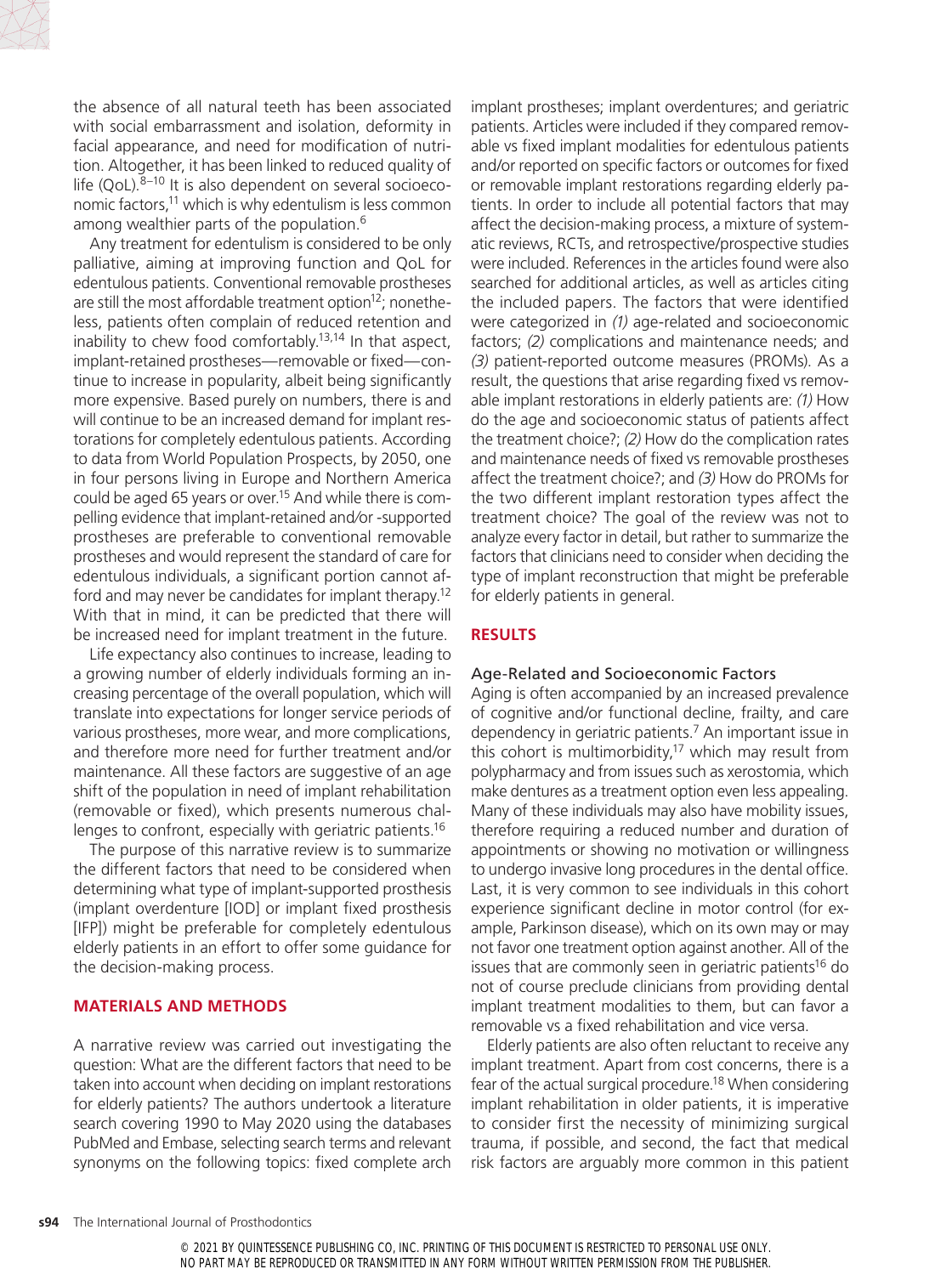cohort.16 Medical history and common age-related conditions (cardiovascular diseases, diabetes mellitus, osteoporosis, cancer, Parkinson disease, dementia, dry mouth, rheumatic diseases, malnutrition, and nutrient deficiencies) should be carefully assessed prior to making a final decision. If general health precludes more extensive surgeries (hard and soft tissue augmentation procedures, external sinus floor elevation), or, if there are anatomical limitations (nerve proximity, severely reduced ridge dimensions), then simpler implant options (such as IODs) might be preferable. The decision should always be made after careful consideration of the patient's desires and expectations. In every case, potential future functional decline must also be taken into account.<sup>16</sup> A recent systematic review<sup>19</sup> evaluated the effect of advanced age and common medical conditions on implant survival and concluded that implant prostheses in older patients are a predictable treatment modality, with a 5-year implant survival rate of 96.1%. The associated risks of common medical conditions are usually outweighed by the functional and psychosocial benefits of the implant therapy. According to the same study, clinical decision-making ought to rely on the patient's subjective gain in QoL, comfort, and overall well-being and not just on the actual implant survival rate. As an example, implants may be the only means to achieve a psychosocial and functional rehabilitation for patients affected with head and neck cancer.<sup>20</sup>

Elderly patients can be separated into two categories: the older frail patients, and those who are in good overall physical and mental health, have high expectations, and look for stable, esthetic replacement of their lost dentition regardless of cost, as long as there is no functional compromise.16 Cost is undoubtedly a decisive factor in the selection of treatment modality.21–26 When finances are more limited, removable implant prostheses may be preferred over more costly fixed options, taking long-term maintenance needs into consideration as well. Apart from limited financial means, the first cohort has different actual needs and expectations, since they are often dependent on others for their everyday needs and may also reside in elderly homes with varying access to dental services.

The answer to the question of whether fixed or removable restorations are the best implant treatment option for elderly edentulous patients is not an easy one. Keeping in mind that complete edentulism varies tremendously with regard to several socioeconomic and general health–related factors, the edentulous population is extremely diverse. First and foremost, what makes an option successful or "better" must be defined. Every edentulous patient is unique, has different expectations and desires, and, unfortunately, does not have the same financial means. If the different public policies available around the world for this group of people are considered,<sup>27</sup> the question becomes even more complex and difficult to answer. It is mandatory that each patient is handled separately and that an individualized risk assessment, taking into consideration the specific medical, mental, and physical issues the patient may have, is performed. The patients must be informed in detail of all the advantages and disadvantages, maintenance needs, and risks associated with each treatment modality. The older the patient population, the wider the variation becomes, because while they may all be edentulous to start with, their medical status changes with age, as do their expectations and needs. The clinician's job is to gather all the necessary information, identify high-risk patients, assess the risks, and communicate with the patient in a way that provides them with an individualized treatment option that best suits their expectations.

It is also important to keep in mind that in geriatric patients, implant success is not necessarily evaluated in a clinically relevant manner.<sup>28</sup> For example, a maxillary four-implant overdenture in a patient with severe manual dexterity problems may not be the best option, since his/her inability to take it out or clean it might actually preclude them from using it at all even if the implants are well integrated. For that reason, such a treatment would be considered unsuccessful in that case. Maniewicz et al<sup>29</sup> compared masticatory efficiency in completely edentulous dependent elderly individuals treated either with a conversion of their existing mandibular complete denture into a two‐implant overdenture or a conventional reline of the complete denture and found no significant long‐ term changes in masticatory efficiency within or between groups, despite the significant increase of masticatory bite force in the intervention group compared to the reline group. They showed that the increased capacity of masticatory bite force was not exploited by the elders during habitual chewing, and therefore a simple reline might often be sufficient.

Moreover, the possibility that the "best" option is different in different age groups needs to be considered. There are two kinds of distinct groups that these treatment modality options are designed for. It is safe to suggest that expectations and goals will be different if the patient is an active, fit, independent 65-year-old professional when compared to a medically compromised and debilitated 90-year-old patient who is residing in a nursing home, who is most likely dependent on others for their daily care, and who may have additional mobility or dexterity problems. The latter category commonly includes people over 75 years old who are usually frail and not independent. Undoubtedly, different lifestyles between such groups can have a significant effect on the decision process and evaluation of the treatment.

#### Complications and Maintenance Needs

During the treatment-planning stage for implant restorations for elderly edentulous patients, one needs to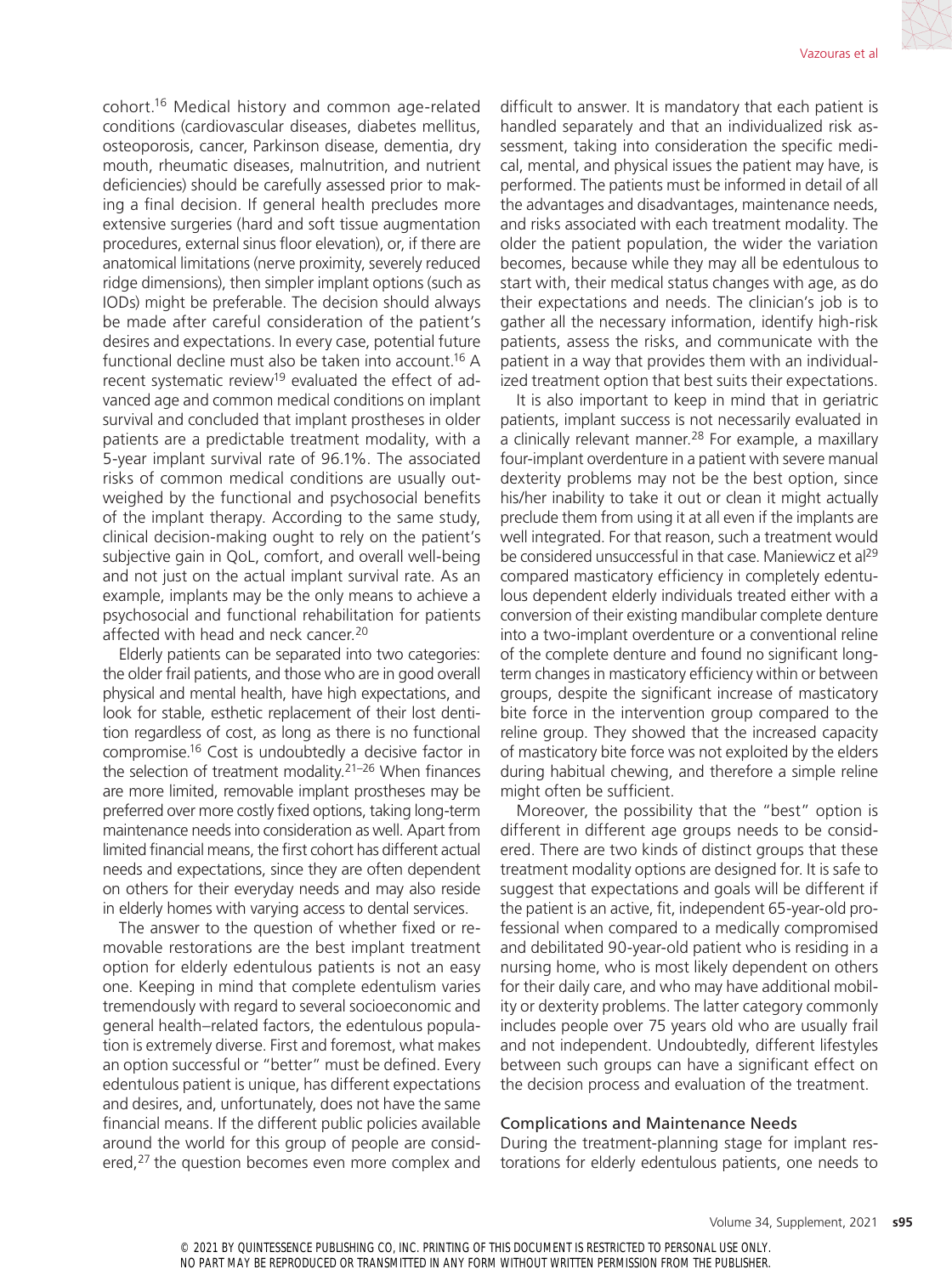

consider how fixed and removable protheses perform in the short and long term regarding frequency of biologic and/or technical complications. Different lifestyles and varying degrees of frailty, as well as access to maintenance among seniors, can significantly impact treatment choice.

Implant therapy can be successfully provided in elderly patients since age alone does not affect the success of implants with high survival rates; however, concurrent medical conditions may necessitate extra care during and after surgery.<sup>30</sup> A meta-analysis by Kern et al<sup>31</sup> aimed to analyze postloading implant loss for implant-supported prostheses in edentulous arches, evaluating the potential effect of type of prosthesis (removable vs fixed) and implant location (maxilla vs mandible), among other factors. Of 54 studies that were included in the qualitative analysis, it was shown that IFPs have a significantly lower risk of implant loss per 100 implant years (0.23 vs 0.35) when compared to IODs. Implant loss rates per 100 implant years were also significantly lower in the mandible vs the maxilla (0.22 vs 0.41), while higher implant success was shown when four implants were used in the mandible for an IOD instead of two. These results should be interpreted with caution since the majority of the data were derived mostly from single-arm cohort studies due to the lack of well-designed comparative studies (ie, RCTs). Overall, implants demonstrated a 5-year survival rate of 97.9% in the maxilla and 98.9% in the mandible, but the effects of implant length, diameter, and distribution were not evaluated. All of these factors can potentially significantly affect the long-term prognosis depending on the prosthesis type and design. The results are only in partial agreement with an older review by Bryant et  $al<sub>1</sub>$ <sup>32</sup> which showed that the implant survival rate was 6.6% higher for mandibular IFPs than for maxillary IFPs, but that it may not be affected by variation across the established types of implant prostheses.

Important factors to consider when selecting a prosthesis design for treating edentulism are hygiene and maintenance needs. All implant prostheses need to be carefully designed so that the patient can easily perform hygiene care. A complex prosthesis may be challenging for medically compromised patients or patients who are dependent on others for their care; at the same time, manual dexterity problems and reduced motor skills may also favor one modality over another. Berglundh et al<sup>33</sup> showed a 4- to 10-times higher incidence of prosthetic complications associated with IODs in comparison to IFPs. Increased need for maintenance for IODs was also shown by Andreiotelli et al, $34$  in which a higher incidence of prosthetic complications for a maxillary IOD was identified, especially without palatal coverage. The same study showed that an IOD in the mandible provides predictable results with improved stability, retention, and patient satisfaction. Overdentures need regular follow-ups and replacement of attachment systems (eg,

Locator abutment inserts or repairs).35 Irrespective of the anchorage system used, adjustments to the overdenture attachment system were the most common mechanical problem in other studies as well.36–38 Locator abutments for IODs showed superior clinical results compared to the ball and the bar attachments with regard to the rate of prosthodontic complications and the maintenance of oral function.39 Compared to the bar group, the magnet and ball groups presented the highest incidence of prosthetic complications and higher maintenance needs. $34,40$ 

Of course, IFPs need maintenance as well, and complications are not uncommon. Papaspyridakos et al<sup>41</sup> showed a 6.7% rate of veneer material chipping or fracture and a 6.1% rate for needing replacement of the opposing complete denture due to fracture. The overall complication rate was 24.6% per 100 years, which is significant in relation to the amount of repair and maintenance needed, time, and cost to both the clinician and the patient. After 10 years, only 8.6% (95% CI 7.1% to 10.3%) of the prostheses were still complication free. Seven studies were included in the review (only one RCT), and the most common biologic complication was periimplant bone loss > 2 mm, with about 4% of cases for every year exposed, while the most common technical complication was screw fracture, with an annual complication rate of 2.1%. The majority of prostheses in the included studies<sup>41</sup> were metal-acrylic. When assessing metal-ceramic IFP success, Wong et  $al<sup>42</sup>$  found the fracture of porcelain veneers to be the most common complication. This was in agreement with a retrospective study on metal-ceramic IFPs,<sup>43</sup> according to which the cumulative rates for prostheses free of biologic complications were 50.4% at 5 years and 10.1% at 10 years, whereas for prostheses free of technical complications, these rates were 56.4% at 5 years and 9.8% at 10 years, confirming significant future maintenance needs for the patients. Bidra et al44,45 showed that full-arch zirconia IFPs have a very low failure rate in the short term, but have a substantial rate of minor complications related to chipping of porcelain veneers (16.1% porcelain chipping). The increased use of monolithic ceramic materials for IFPs in the last decade has resulted in reduced technical complications specific to material chipping and/or fracture. Tischler et al<sup>46</sup> showed a CSR of 96.8% for monolithic full-arch zirconia prostheses with porcelain veneer restricted only to the gingival region with overall minimal complications in all 49 monolithic zirconia prostheses, which were followed up to 4 years after insertion. This was in agreement with Barootchi et al,<sup>47</sup> who reported that zirconia IFPs presented higher initial costs than metal-acrylic hybrids, but with satisfactory outcomes, reduction of overall complications, and superior survival rates. In every case, the frequency of technical complications was also dependent on the type of opposing dentition. If a full-arch zirconia or metal-ceramic IFP opposes a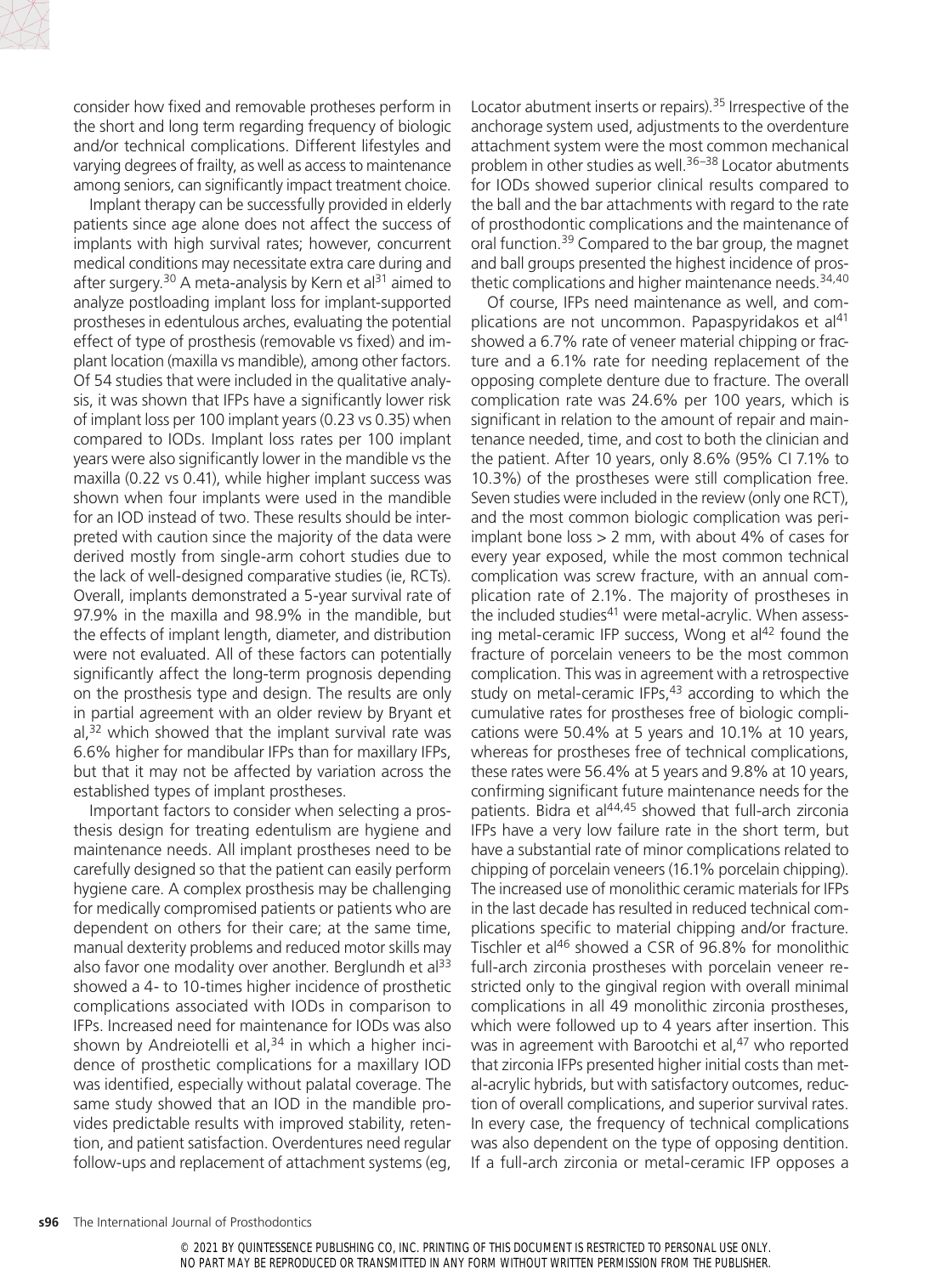complete denture or metal-acrylic prosthesis, the acrylic resin denture teeth appear to be the weakest link.<sup>48</sup>

Despite the growing number of patients in need of full-arch prostheses (fixed or removable), recall regimens in patients with implant-supported removable or fixed restorations are not widely enforced. Increasing evidence suggests that patients with implant-supported removable and fixed restorations require lifelong professional recall regimens to provide adequate maintenance customized for each individual. The use of specific oral topical agents and oral hygiene aids can improve professional and at-home maintenance of implant-supported restorations.49 As mentioned above, there are differences in mechanical and biologic maintenance needs due to differences in prosthetic materials and designs. Therefore, individualized clinical practice guidelines for the recall and maintenance of patients with implantsupported dental restorations are necessary.<sup>50</sup>

Reda et al<sup>51</sup> evaluated the presence and extent of inequalities in the utilization of dental services. The meta-analysis included data from 117 studies conducted in 31 countries and showed that utilization of dental services was lower in male vs female participants, ethnic minorities or immigrants vs ethnic majorities or natives, those living in rural vs those living in urban places, those with lower vs higher educational position or income, and those without insurance coverage status vs those with such status. It is noteworthy that the observed inequalities did not significantly change over the assessed 12-year period and were universally present. The same group27 conducted a meta-analysis with the goal of assessing the proportion of individuals regularly/preventively utilizing dental services and how this was affected by demographic, health-related, and social factors. Their study revealed that the global mean proportion of individuals regularly/preventively utilizing dental services was only 54%, while in countries with higher developmental status, more individuals regularly/preventively utilized services. Age did not have a significant effect on the utilization of services in adults, but the actual use of services was significantly decreased in younger children, individuals with poorer general and oral health, edentulous individuals, and individuals with less supportive family structures or poor health literacy.

Finally, implant restorations in geriatric patients should be designed keeping in mind that future physical and/ or mental deterioration may necessitate replacement of attachments or superstructures with a simpler prosthesis or removal of them altogether for easier oral hygiene in the last stages of life.<sup>28</sup> It is important that this capacity to downgrade is feasible in a relatively straightforward and cost-effective way. For example, IFPs that are screwretained can be replaced by IODs or even by conventional complete dentures (CDs) without major interventions if deemed necessary.

# Patient-Reported Outcome Measures

Before attempting to answer the question regarding the best implant treatment for complete edentulism, how the various different implant prosthetic options (IODs or IFPs) are rated needs to be evaluated. Different methods are utilized in the literature to draw conclusions, including comparisons of masticatory bite forces, stability, or retention, chewing efficiency, and practitioners' clinical judgement. Clinicians' experience with different implant treatment modalities can also affect the choice they present as better to their patients, and this is related to their clinical comfort level with different types or designs of implant prostheses. However, it is unclear if researchers or clinicians are more suited to evaluate the different options than the actual patients who wear the prostheses. Therefore, what is most important in the end is actual patient satisfaction.

In the literature, two items are most commonly assessed as PROMs: the impact of the prosthesis on QoL and patient satisfaction. The Oral Health Impact Profile (OHIP) is the most commonly used instrument for measuring impact on QoL. The OHIP questionnaire covers seven domains: functional limitation, physical pain, psychologic discomfort, physical disability, psychologic disability, social disability, and handicap.52 While QoL is usually evaluated with structured questionnaire items, a definition of "satisfaction" is not accurately described in most studies. Generally, though, it assesses functional aspects, social aspects, and overall satisfaction.53,54 The methods used to evaluate PROMs are heterogenous among studies. The diversity of PROM measurement tools—with some instruments not being properly validated—may also add to this heterogeneity. As a result, measurements vary significantly in terms of type of scale and scores calculated. Overall, the utilization of PROMs in clinical research is unfortunately not standardized. Therefore, assumptions made from the results of different studies need to be carefully evaluated, as they may actually be misleading. Given the potential for PROMs to extrapolate accurate outcomes, there appears to be a need for the establishment of standardized tools.<sup>55</sup>

The literature is unclear regarding which treatment modality is preferable. There appears to be a trend of IFPs overriding IODs in some studies, but this does not often reach statistical significance.56–61 With regard to the mandible only, de Souza et  $a^{57}$  evaluated the satisfaction level of patients rehabilitated using the Brånemark protocol or an IOD and concluded that considering the patients' desires in choosing the type of prosthesis is critical to treatment success. Both IOD and IFP groups showed an overall satisfaction of above 87%. There were no significant differences between the two groups in phonetic function, chewing ability, pain, improvement of self-confidence, or self-esteem. However, the reason why a specific option was selected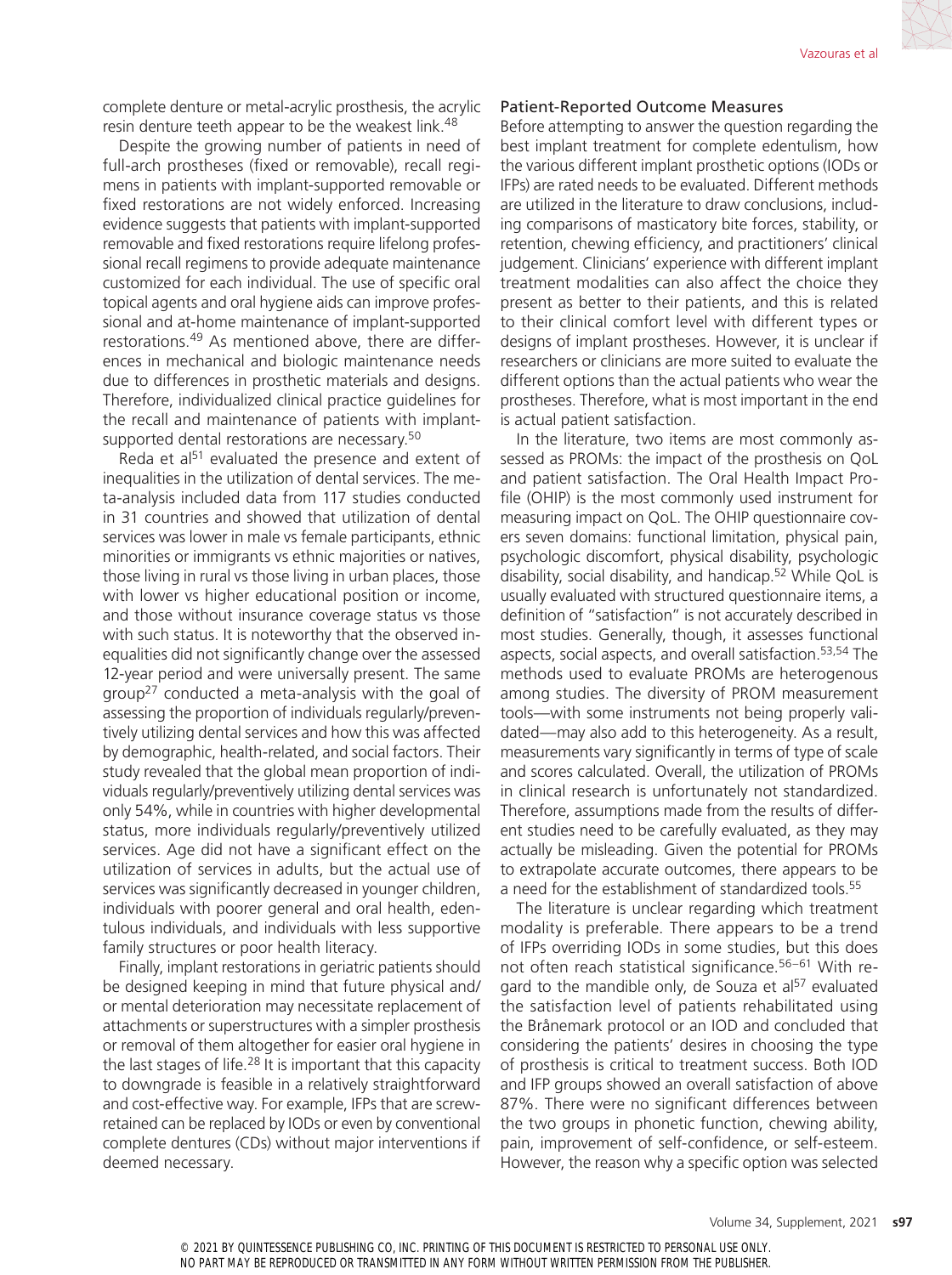

was very different between the two groups. More than half of the IOD patients selected the treatment because of cost, while the most popular reason in the IFP group was dissatisfaction with a previous prosthesis. A patient's prior experience with a prosthesis can significantly affect the decision for or against a removable vs fixed implant prosthesis among elderly patients. When both maxillary and mandibular cases were included, Oh et al<sup>60</sup> compared patient satisfaction and oral health–related QoL (OHRQoL) among fully edentulous patients treated with an IFP, IOD, or complete denture. The IFP and IOD groups showed no significant difference in patient satisfaction or OHRQoL, and both groups showed greater improvement compared to the CD group. Specifically, the OHRQoL dimensions of functional limitation, physical pain, psychologic discomfort, and psychologic disability in the IFP group, and functional limitation in the IOD group, improved greatly in comparison to the CD group. There were again no significant differences between the IFP and IOD groups in any dimension of the OHIP-14.

The above findings are not in agreement with an older study by Brennan et al, $62$  who assessed patient satisfaction after treatment and OHRQoL before and after treatment with IODs and IFPs. The IOD group showed significantly decreased overall satisfaction and less satisfaction with chewing capacity and esthetics, while the IFP group appeared to be less satisfied with cost and had more difficulty performing oral hygiene. Significantly decreased levels of satisfaction regarding oral hygiene with IFPs was also reported by Martín-Ares et al.<sup>58</sup> According to Brennan et al,<sup>62</sup> overall OHRQoL was high for both fixed and removable groups, but the IFP group demonstrated significantly lower psychologic discomfort and psychologic disability compared to the IOD group. Among all patients who had similar numbers of implants placed, those who received an IOD were less satisfied and had lower OHRQoL than the patients who had an IFP. Given the way the selection of the type of prosthesis took place, it was derived that subjective, patient-related factors are major determinants of satisfaction and treatment outcomes. The importance of patient-specific characteristics in the actual perception of improvement of OHRQoL was also highlighted by Reissmann et al.<sup>63</sup>

Equally important is the evaluation of QoL changes over time depending on the prosthesis type. Martínez-González et al<sup>59</sup> evaluated two groups that were treated with an IOD or IFP before treatment and after 1, 3, and 5 years. It was shown that overall satisfaction increased after implant rehabilitation, irrespective of the type of prosthesis used. Patients rehabilitated with an IFP obtained a generally higher level of satisfaction than patients wearing an IOD. However, at 5 years, both groups showed similar levels of satisfaction.

The only study that showed a preference of IODs over IFPs was Heydecke et al,<sup>54</sup> in which patient satisfaction

#### **Table 1** Factors Potentially Affecting the Decision-Making Process (IOD vs IFP) in Elderly Patients

| Patient expectations and desires                                                                                                                                                   |
|------------------------------------------------------------------------------------------------------------------------------------------------------------------------------------|
| Financial means (prosthesis and maintenance costs)                                                                                                                                 |
| Patient satisfaction and improvement in quality of life                                                                                                                            |
| Patient motivation                                                                                                                                                                 |
| Age                                                                                                                                                                                |
| General health (multimorbidity, mobility issues, decline in<br>motor control [ie, dexterity], extreme frailty or mental disability,<br>periodontitis, smoking history, xerostomia) |
| Anatomical limitations                                                                                                                                                             |
| Maintenance/repair needs and access to dental services                                                                                                                             |
| Lifestyle/living arrangements                                                                                                                                                      |
| Patient experience with previous prostheses                                                                                                                                        |
| Clinician experience                                                                                                                                                               |

after treatment and choice of prosthesis were evaluated after all patients were given both options in a crossover study design. IODs received significantly higher ratings of general satisfaction than IFPs while providing a significantly better ability to speak and easier hygiene. A recent systematic review comparing IODs and IFPs<sup>55</sup> evaluated OHRQoL and patient satisfaction. IFPs and IODs showed no significant difference in PROMs, although there was a small trend of IFP overriding the IOD group in most of the 13 included studies. With regard to chewing function, phonetics, and esthetics, the majority of studies revealed no significant differences between the two groups, although the results were conflicting. The capacity to maintain oral hygiene seemed to favor IODs.

# **DISCUSSION**

There are several factors that need to be taken into consideration when deciding between an IOD and an IFP for elderly patients (Tables 1 and 2).7,16–49,52–63 Cost should be at the top of the list, since it is often the most decisive factor. Other elements include patient expectations or motivation; patient age and overall health (especially in cases with substantial functional decline [motor and/ or cognitive]); anatomical considerations or limitations; present and future ability to clean; access to maintenance and hygiene; and experience with previous prostheses.

It is also very important to consider if there is any difference between the maxilla and mandible. Patients most often complain about conventional mandibular prostheses' lack of retention or stability. It is widely accepted that the two-implant overdenture is regarded as the standard of care for mandibular edentulism, <sup>64</sup> while a mandibular IFP increases OHRQoL. On the other hand, patients seem not to have many problems in the maxilla even with conventional CDs when compared to the mandible, given the specific anatomy of the area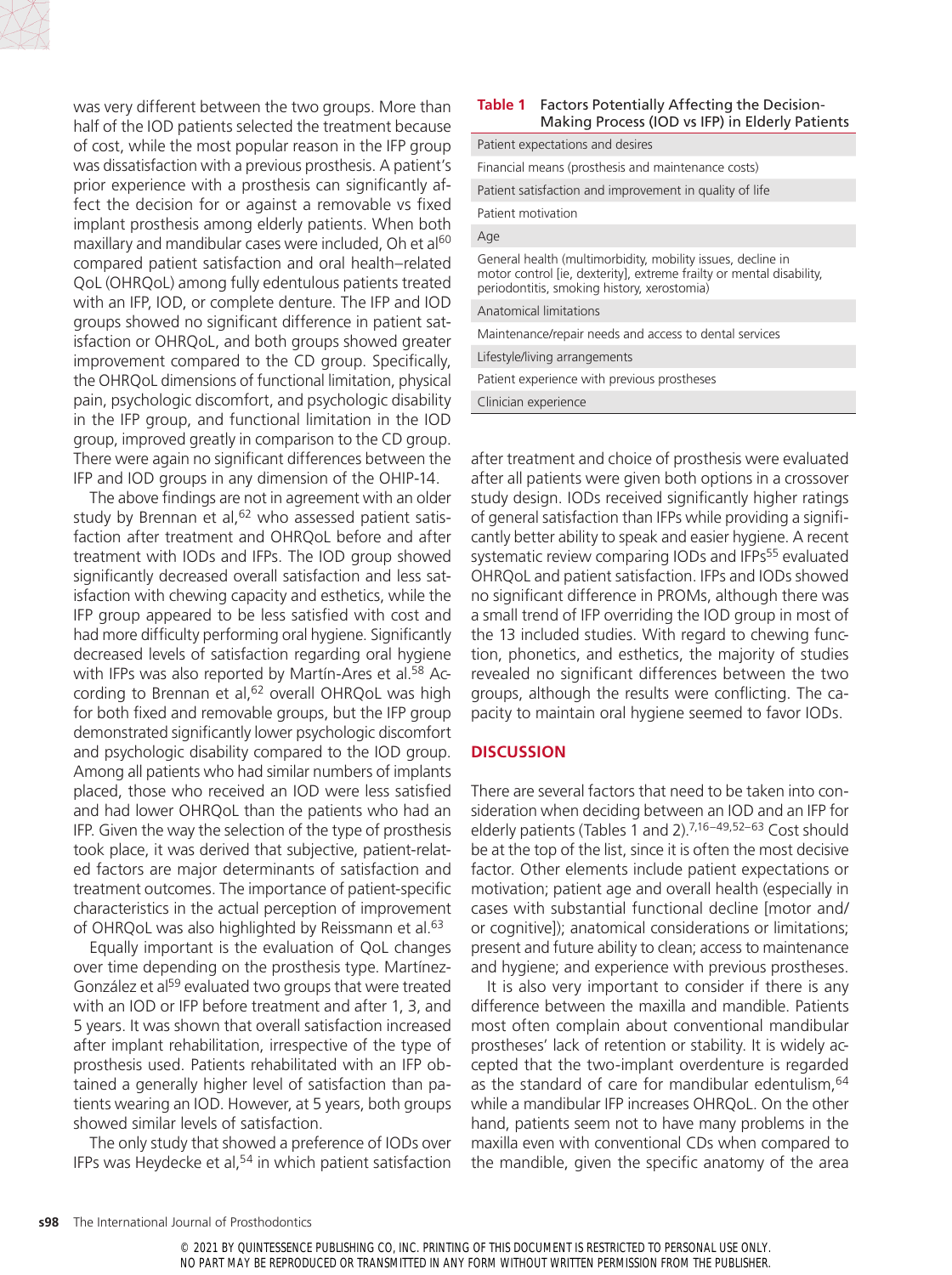| Table 2 Reviewed Studies and Their Categories When Deciding on a Fixed vs Removable Prosthesis in |  |
|---------------------------------------------------------------------------------------------------|--|
| <b>Elderly Patients</b>                                                                           |  |

| Category                                       | <b>Studies</b>                                                                                                                                                                                                                                                                                                                                                                                                                                                                                                                                                                                                                                                                                                                                                                  |
|------------------------------------------------|---------------------------------------------------------------------------------------------------------------------------------------------------------------------------------------------------------------------------------------------------------------------------------------------------------------------------------------------------------------------------------------------------------------------------------------------------------------------------------------------------------------------------------------------------------------------------------------------------------------------------------------------------------------------------------------------------------------------------------------------------------------------------------|
| $(1)$ Age-related and<br>socioeconomic factors | Langlois et al, <sup>7</sup> 2019; Schimmel et al, <sup>16</sup> 2017; Shwe et al, <sup>17</sup> 2019; Narby et al, <sup>18</sup> 2008; Schimmel et al, <sup>19</sup><br>2018; Müller et al, <sup>20</sup> 2004; Attard et al, <sup>21</sup> 2005; Zhang et al, <sup>22</sup> 2017; Bernabé et al, <sup>23</sup> 2017; Esfandiari et al, <sup>24</sup><br>2009; Beikler and Flemmig, <sup>25</sup> 2015; Vogel et al, <sup>26</sup> 2013; Reda et al, <sup>27</sup> 2018; Müller and Schimmel, <sup>28</sup> 2016;<br>Maniewicz et al. <sup>29</sup> 2019                                                                                                                                                                                                                       |
| (2) Complications and<br>maintenance needs     | Müller and Schimmel, <sup>28</sup> 2016; Park et al, <sup>30</sup> 2017; Kern et al, <sup>31</sup> 2016; Bryant et al, <sup>32</sup> 2007; Berglundh et al, <sup>33</sup><br>2002; Andreiotelli et al, <sup>34</sup> 2010; Osman et al, <sup>35</sup> 2012; Visser et al, <sup>36</sup> 2005; Kiener et al, <sup>37</sup> 2001; Rentsch-Kollar<br>et al, 38 2010; Cakarer et al, 39 2011; Davis and Packer, <sup>40</sup> 1999; Papaspyridakos et al, <sup>41</sup> 2012; Wong et al, <sup>42</sup><br>2019; Papaspyridakos et al, <sup>43</sup> 2019; Bidra et al, <sup>44</sup> 2017; Bidra et al, <sup>45</sup> 2018; Tischler et al, <sup>46</sup> 2018; Barootchi et<br>al, <sup>47</sup> 2020; Gonzalez and Triplett, <sup>48</sup> 2017; Bidra et al, <sup>49</sup> 2016 |
| (3) Patient-reported<br>outcome measures       | Allen and Locker, <sup>52</sup> 2002; Zitzmann and Marinello, <sup>53</sup> 2000; Heydecke at al, <sup>54</sup> 2003; Yao et al, <sup>55</sup> 2018; De Kok<br>et al, <sup>56</sup> 2011; de Souza et al, <sup>57</sup> 2016; Martín-Ares et al, <sup>58</sup> 2016; Martínez-González et al, <sup>59</sup> 2013: Oh et al, <sup>60</sup><br>2016; Quirynen et al, <sup>61</sup> 2005; Brennan et al, <sup>62</sup> 2010; Reissmann et al, <sup>63</sup> 2017                                                                                                                                                                                                                                                                                                                   |

and the sufficient retention that is usually attained.<sup>65</sup> IFPs definitely have less overall volume compared to removable IODs. Complete elimination of palatal coverage might increase comfort for some patients; however, the anatomical conditions required for maxillary IFPs often require that patients go through augmentation procedures, which are more invasive and costly and for which the actual treatment duration increases dramatically.<sup>66</sup> Alternatively, they require significant bone reduction for the ideal prosthesis design and specific space requirements, which can be very traumatic and probably not the best option for elderly patients.

Regarding comparison of the two options, IODs are more affordable, easier to clean, require less invasive surgery, and are usually simpler prostheses. Their main disadvantages include the comparatively increased need for maintenance, the concurrent appearance of denturerelated conditions (ie, denture stomatitis), and patient complaints of a "foreign body" in their mouth. On the other hand, IFPs provide patients with a sense of security and become "part of the body." They are, however, significantly more expensive, necessitate more invasive surgery, and are more difficult to clean.

How well the different treatment modalities perform also depends on the status of the opposing dentition. As far as the effect of opposing dentition on an implant restoration's prognosis is concerned, there is an obvious lack of evidence in the literature. Parel and Phillips<sup>67</sup> conducted a retrospective analysis of implant performance for patients treated with 4 implants placed in 285 maxillae (1,140 implants) and 273 mandibles (992 implants) providing immediate function for completearch 4-implant–supported prostheses in an attempt to determine potential risk factors that may contribute to increased risk for implant failure in maxillary immediate function. Opposing natural dentition was among the risk factors identified, suggesting that either the use of additional implants or delayed loading and the provision of a complete denture as an interim prosthesis may be more appropriate in the management of patients identified as being high risk. Gonzalez and Triplett<sup>48</sup> included 40 patients in a retrospective case series in order to evaluate the performance of the zirconia IFP with various opposing dentitions. Patients had three possible occlusal scenarios: *(1)* maxillary and mandibular zirconia IFP; *(2)* maxillary zirconia IFP and mandibular natural dentition; and *(3)* maxillary zirconia IFP and mandibular conventional metal-acrylic hybrid prosthesis. Complications were recorded up to 12 months after definitive prosthesis delivery. The study<sup>48</sup> showed that chipping of porcelain veneer was the most common complication, but with a relatively low incidence. Acrylic resin denture teeth may represent the weakest link when restoring complete edentulism with a maxillary zirconia IFP and mandibular conventional hybrid prosthesis.

## **CONCLUSIONS**

The decision of whether to rehabilitate an edentulous patient with a fixed or removable implant prosthesis cannot be based solely on the literature. Patient expectations and satisfaction should guide the selection. Each dentist has personal preferences that play a role in the approach chosen. These preferences should not cloud judgment or cause the clinician to impose one treatment against another. The patient's financial means, specific anatomy, clinical parameters, and—most importantly—needs and wishes should lead to the right choice for the specific patient. Prior patient experience with prosthodontic treatment and analysis of general patient health (including extreme frailty or mental disability, periodontitis, smoking history, history of snoring and/or sleep apnea, xerostomia) will also affect the decision-making process. In addition, facial esthetics and lip dynamics may drive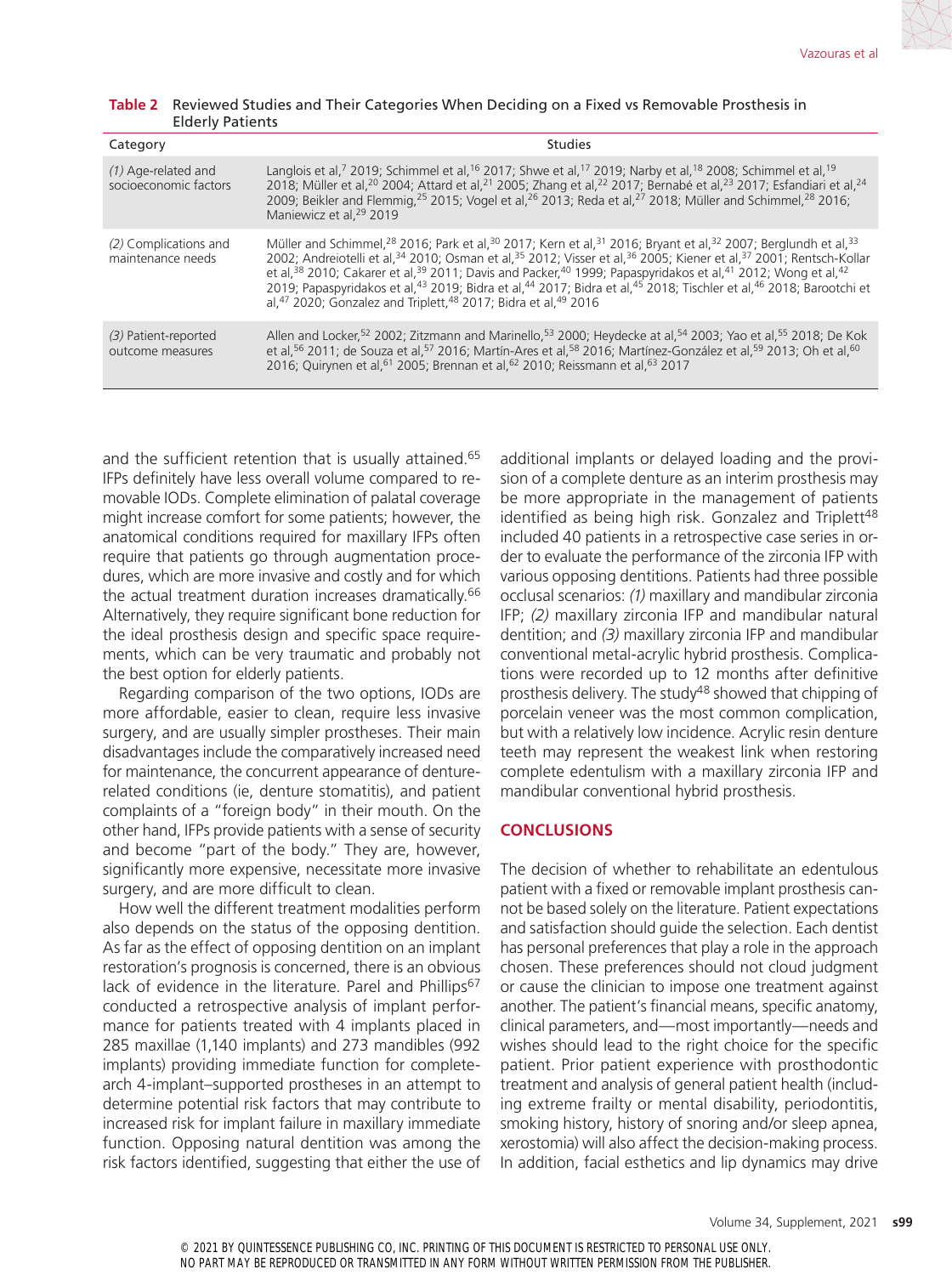

the decision related to the prosthetic design. In elderly patients, severe alveolar atrophy may indicate a removable solution, while advancing age may indicate converting from a fixed to a removable restoration. IODs are generally considered easier for maintaining oral hygiene, and this might be a factor when selecting a treatment for patients with difficulties conducting oral hygiene procedures. Regardless of a fixed or removable decision, the prosthesis design must facilitate adequate personal oral hygiene procedures, patients who receive such restorations must be adequately trained for their particular prosthesis, and long-term maintenance regimes should be encouraged.

Clinical decision-making must not only be based on the survival rate, but also on the patient´s improvement in QoL, comfort, and overall well-being, which should outweigh the associated risks. When comparing IODs and IFPs, the reported outcomes in the literature are inconsistent. The majority of the reviewed studies reported that IFPs performed better in the aspects of overall satisfaction and OHRQoL, while some authors found IODs and IFPs were similar when comparing PROMs. The diversity of PROM measurement tools—with some instruments not being properly validated—may also contribute to this heterogeneity. For that reason, standardized tools need to be established.

On the basis of current evidence, it is not possible to support a solid conclusion of which type of prosthesis would result in better PROMs. No treatment for edentulism can be considered a panacea. Nothing works for everyone. Patients must be thought of as individuals with specific needs and different levels of risk, and the clinician's task is to diagnose properly and come up with the best treatment option and/or recommendation for them specifically.

Based on the above, it is absolutely essential to conduct a thorough discussion with the patient regarding their chief complaint and the potential outcomes, complications, difficulties, and benefits of the different therapeutic options. Financial means will drive decisionmaking for treatment choice and long-term maintenance. In cases in which either treatment is feasible, proper assessment of patients' expectations and desires before treatment is critical prior to deciding between a fixed or removable prosthesis. Only in this way is it possible to attain the desired outcome, which is essential to successful treatment.

# **ACKNOWLEDGMENTS**

This review was supported by the Oral Reconstruction Foundation. The authors report no conflicts of interest.

# **REFERENCES**

- 1. US Department of Commerce, US Census Bureau. An Aging Nation: Projected Number of Children and Older Adults. Updated October 9, 2019. https://www.census.gov/library/visualizations/2018/comm/historic-first. html. Accessed 2 November, 2020.
- 2. Griffin SO, Jones JA, Brunson D, Griffin PM, Bailey WD. Burden of oral disease among older adults and implications for public health priorities. Am J Public Health 2012;102:411–418.
- 3. Hobdell M, Petersen PE, Clarkson J, Johnson N. Global goals for oral health 2020. Int Dent J 2003;53:285–288.
- 4. Petersen PE. Global policy for improvement of oral health in the 21st century-implications to oral health research of World Health Assembly 2007, World Health Organization. Community Dent Oral Epidemiol 2009;37:1–8.
- 5. World Health Organization. Improving oral health among older people. [http://www.who.int/oral\\_health/action/groups/en/index1.html.](http://www.who.int/oral_health/action/groups/en/index1.html) Accessed 2 November, 2020.
- 6. Dye BA, Weatherspoon DJ, Lopez Mitnik G. Tooth loss among older adults according to poverty status in the United States from 1999 through 2004 and 2009 through 2014. J Am Dent Assoc 2019;150:9–23. e23.
- 7. Langlois E, Desaeyer H, Petrovic M, Van Lierde K, De Visschere L. The influence of oral health status on speech intelligibility, articulation and quality of life of older community-dwelling people. Gerodontology 2019;36:352–357.
- 8. Allen PF, McMillan AS, Locker D. An assessment of sensitivity to change of the Oral Health Impact Profile in a clinical trial. Community Dent Oral Epidemiol 2001;29:175–182.
- 9. Locker D, Matear D, Lawrence H. General health status and changes in chewing ability in older Canadians over seven years. J Public Health Dent 2002;62:70–77.
- 10. Richmond S, Chestnutt I, Shennan J, Brown R. The relationship of medical and dental factors to perceived general and dental health. Community Dent Oral Epidemiol 2007;35:89–97.
- 11. Roberto LL, Crespo TS, Monteiro-Junior RS, et al. Sociodemographic determinants of edentulism in the elderly population: A systematic review and meta-analysis. Gerodontology 2019;36:325–337.
- 12. Carlsson GE, Omar R. The future of complete dentures in oral rehabilitation. A critical review. J Oral Rehabil 2010;37:143–156.
- 13. Brennan DS, Spencer AJ, Roberts-Thomson KF. Tooth loss, chewing ability and quality of life. Qual Life Res 2008;17:227–235.
- 14. Sheiham A, Steele J. Does the condition of the mouth and teeth affect the ability to eat certain foods, nutrient and dietary intake and nutritional status amongst older people? Public Health Nutr 2001;4:797–803.
- 15. United Nations Department of Economic and Social Affairs. The 2019 Revision of World Population Prospects. [https://population.un.org/wpp/.](https://population.un.org/wpp/) Accessed 2 November, 2020.
- 16. Schimmel M, Müller F, Suter V, Buser D. Implants for elderly patients. Periodontol 2000 2017;73:228–240.
- 17. Shwe PS, Ward SA, Thein PM, Junckerstorff R. Frailty, oral health and nutrition in geriatrics inpatients: A cross-sectional study. Gerodontology 2019;36:223–228.
- 18. Narby B, Kronström M, Söderfeldt B, Palmqvist S. Changes in attitudes toward desire for implant treatment: A longitudinal study of a middleaged and older Swedish population. Int J Prosthodont 2008;21:481–485.
- 19. Schimmel M, Srinivasan M, McKenna G, Müller F. Effect of advanced age and/or systemic medical conditions on dental implant survival: A systematic review and meta-analysis. Clin Oral Implants Res 2018;29 (suppl 16):s311–s330.
- 20. Müller F, Schädler M, Wahlmann U, Newton JP. The use of implantsupported prostheses in the functional and psychosocial rehabilitation of tumor patients. Int J Prosthodont 2004;17:512–517.
- 21. Attard NJ, Zarb GA, Laporte A. Long-term treatment costs associated with implant-supported mandibular prostheses in edentulous patients. Int J Prosthodont 2005;18:117–123.
- 22. Zhang Q, Jin X, Yu M, et al. Economic evaluation of implant-supported overdentures in edentulous patients: A systematic review. Int J Prosthodont 2017;30:321–326.
- 23. Bernabé E, Masood M, Vujicic M. The impact of out-of-pocket payments for dental care on household finances in low and middle income countries. BMC Public Health 2017;17:109.

#### **s100** The International Journal of Prosthodontics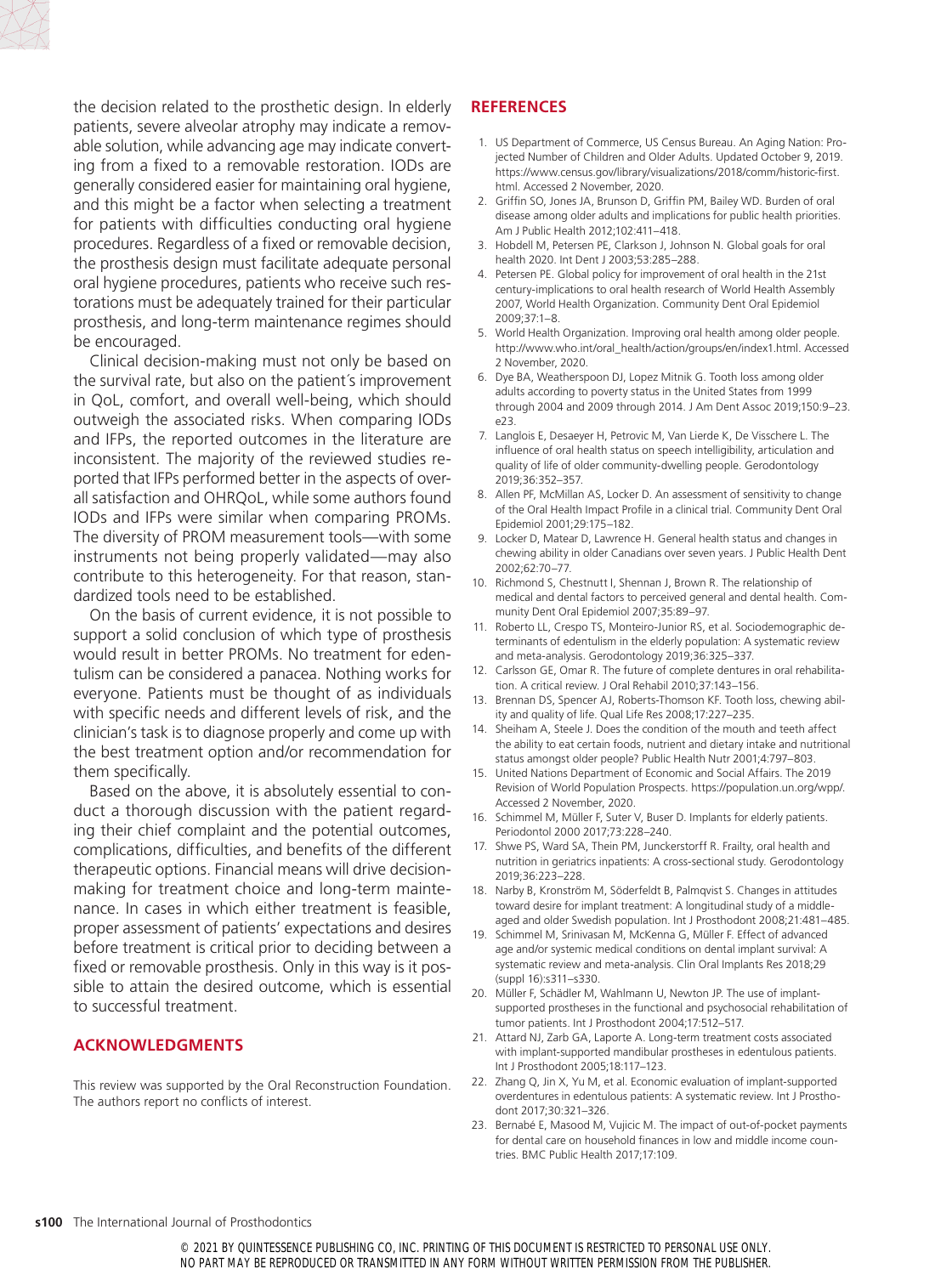- 24. Esfandiari S, Lund JP, Penrod JR, Savard A, Thomason JM, Feine JS. Implant overdentures for edentulous elders: Study of patient preference. Gerodontology 2009;26:3–10.
- 25. Beikler T, Flemmig TF. EAO consensus conference: Economic evaluation of implant-supported prostheses. Clin Oral Implants Res 2015;26(suppl 11):s57–s63.
- 26. Vogel R, Smith-Palmer J, Valentine W. Evaluating the health economic implications and cost-effectiveness of dental implants: A literature review. Int J Oral Maxillofac Implants 2013;28:343–356.
- 27. Reda SM, Krois J, Reda SF, Thomson WM, Schwendicke F. The impact of demographic, health-related and social factors on dental services utilization: Systematic review and meta-analysis. J Dent 2018;75:1–6.
- 28. Müller F, Schimmel M. Revised success criteria: A vision to meet frailty and dependency in implant patients. Int J Oral Maxillofac Implants 2016;31:15.
- 29. Maniewicz S, Duvernay E, Srinivasan M, Perneger T, Schimmel M, Müller F. Effect of implant-supported mandibular overdentures versus reline on masticatory performance and salivary flow rates in very old adults—A randomized clinical trial. Clin Oral Implants Res 2019;30:59–67.
- 30. Park JC, Baek WS, Choi SH, Cho KS, Jung UW. Long-term outcomes of dental implants placed in elderly patients: A retrospective clinical and radiographic analysis. Clin Oral Implants Res 2017;28:186–191.
- 31. Kern JS, Kern T, Wolfart S, Heussen N. A systematic review and meta-analysis of removable and fixed implant-supported prostheses in edentulous jaws: Post-loading implant loss. Clin Oral Implants Res 2016;27:174–195.
- 32. Bryant SR, MacDonald-Jankowski D, Kim K. Does the type of implant prosthesis affect outcomes for the completely edentulous arch? Int J Oral Maxillofac Implants 2007;22(suppl):s117–s139.
- 33. Berglundh T, Persson L, Klinge B. A systematic review of the incidence of biological and technical complications in implant dentistry reported in prospective longitudinal studies of at least 5 years. J Clin Periodontol 2002;29(suppl 3):s197–s212.
- 34. Andreiotelli M, Att W, Strub JR. Prosthodontic complications with implant overdentures: A systematic literature review. Int J Prosthodont 2010;23:195–203.
- 35. Osman RB, Payne AG, Ma S. Prosthodontic maintenance of maxillary implant overdentures: A systematic literature review. Int J Prosthodont 2012;25:381–391.
- 36. Visser A, Raghoebar GM, Meijer HJ, Batenburg RH, Vissink A. Mandibular overdentures supported by two or four endosseous implants. A 5-year prospective study. Clin Oral Implants Res 2005;16:19–25.
- 37. Kiener P, Oetterli M, Mericske E, Mericske-Stern R. Effectiveness of maxillary overdentures supported by implants: Maintenance and prosthetic complications. Int J Prosthodont 2001;14:133–140.
- 38. Rentsch-Kollar A, Huber S, Mericske-Stern R. Mandibular implant overdentures followed for over 10 years: Patient compliance and prosthetic maintenance. Int J Prosthodont 2010;23:91–98.
- 39. Cakarer S, Can T, Yaltirik M, Keskin C. Complications associated with the ball, bar and Locator attachments for implant-supported overdentures. Med Oral Patol Oral Cir Bucal 2011;16:e953–e959.
- 40. Davis DM, Packer ME. Mandibular overdentures stabilized by Astra Tech implants with either ball attachments or magnets: 5-year results. Int J Prosthodont 1999;12:222–229.
- 41. Papaspyridakos P, Chen CJ, Chuang SK, Weber HP, Gallucci GO. A systematic review of biologic and technical complications with fixed implant rehabilitations for edentulous patients. Int J Oral Maxillofac Implants 2012;27:102–110.
- 42. Wong CKK, Narvekar U, Petridis H. Prosthodontic complications of metal-ceramic and all-ceramic, complete-arch fixed implant prostheses with minimum 5 years mean follow-up period. A systematic review and meta-analysis. J Prosthodont 2019;28:e722–e735.
- 43. Papaspyridakos P, Bordin TB, Natto ZS, et al. Complications and survival rates of 55 metal-ceramic implant-supported fixed complete-arch prostheses: A cohort study with mean 5-year follow-up. J Prosthet Dent 2019;122:441–449.
- 44. Bidra AS, Rungruanganunt P, Gauthier M. Clinical outcomes of full arch fixed implant-supported zirconia prostheses: A systematic review. Eur J Oral Implantol 2017;10(suppl 1):s35–s45.
- 45. Bidra AS, Tischler M, Patch C. Survival of 2039 complete arch fixed implant-supported zirconia prostheses: A retrospective study. J Prosthet Dent 2018;119:220–224.
- 46. Tischler M, Patch C, Bidra AS. Rehabilitation of edentulous jaws with zirconia complete-arch fixed implant-supported prostheses: An up to 4-year retrospective clinical study. J Prosthet Dent 2018;120:204–209.
- 47. Barootchi S, Askar H, Ravidà A, Gargallo-Albiol J, Travan S, Wang HL. Long-term clinical outcomes and cost-effectiveness of full-arch implantsupported zirconia-based and metal-acrylic fixed dental prostheses: A retrospective analysis. Int J Oral Maxillofac Implants 2020;35:395–405.
- 48. Gonzalez J, Triplett RG. Complications and clinical considerations of the implant-retained zirconia complete-arch prosthesis with various opposing dentitions. Int J Oral Maxillofac Implants 2017;32:864–869.
- 49. Bidra AS, Daubert DM, Garcia LT, et al. A systematic review of recall regimen and maintenance regimen of patients with dental restorations. Part 2: Implant-borne restorations. J Prosthodont 2016;25(suppl 1):s16–s31.
- 50. Bidra AS, Daubert DM, Garcia LT, et al. Clinical Practice Guidelines for recall and maintenance of patients with tooth-borne and implant-borne dental restorations. J Prosthodont 2016;25 suppl 1:s32–s40.
- 51. Reda SF, Reda SM, Thomson WM, Schwendicke F. Inequality in utilization of dental services: A systematic review and meta-analysis. Am J Public Health 2018;108:e1–e7.
- 52. Allen F, Locker D. A modified short version of the oral health impact profile for assessing health-related quality of life in edentulous adults. Int J Prosthodont 2002;15:446–450.
- 53. Zitzmann NU, Marinello CP. Treatment outcomes of fixed or removable implant-supported prostheses in the edentulous maxilla. Part I: Patients' assessments. J Prosthet Dent 2000;83:424–433.
- 54. Heydecke G, Boudrias P, Awad MA, De Albuquerque RF, Lund JP, Feine JS. Within-subject comparisons of maxillary fixed and removable implant prostheses: Patient satisfaction and choice of prosthesis. Clin Oral Implants Res 2003;14:125–130.
- 55. Yao CJ, Cao C, Bornstein MM, Mattheos N. Patient-reported outcome measures of edentulous patients restored with implant-supported removable and fixed prostheses: A systematic review. Clin Oral Implants Res 2018;29(suppl 16):s241–s254.
- 56. De Kok IJ, Chang KH, Lu TS, Cooper LF. Comparison of three-implant– supported fixed dentures and two-implant–retained overdentures in the edentulous mandible: A pilot study of treatment efficacy and patient satisfaction. Int J Oral Maxillofac Implants 2011;26:415–426.
- 57. de Souza FI, de Souza Costa A, Dos Santos Pereira R, Dos Santos PH, de Brito RB Jr, Rocha EP. Assessment of satisfaction level of edentulous patients rehabilitated with implant-supported prostheses. Int J Oral Maxillofac Implants 2016;31:884–890.
- 58. Martín-Ares M, Barona-Dorado C, Guisado-Moya B, Martínez-Rodríguez N, Cortés-Bretón-Brinkmann J, Martínez-González JM. Prosthetic hygiene and functional efficacy in completely edentulous patients: Satisfaction and quality of life during a 5-year follow-up. Clin Oral Implants Res 2016;27:1500-1505.
- 59. Martínez-González JM, Martín-Ares M, Cortés-Bretón Brinkmann J, Calvo-Guirado JL, Barona-Dorado C. Impact of prosthetic rehabilitation type on satisfaction of completely edentulous patients. A 5-year prospective study. Acta Odontol Scand 2013;71:1303–1308.
- 60. Oh SH, Kim Y, Park JY, Jung YJ, Kim SK, Park SY. Comparison of fixed implant-supported prostheses, removable implant-supported prostheses, and complete dentures: Patient satisfaction and oral health-related quality of life. Clin Oral Implants Res 2016;27:e31–e37.
- 61. Quirynen M, Alsaadi G, Pauwels M, Haffajee A, van Steenberghe D, Naert I. Microbiological and clinical outcomes and patient satisfaction for two treatment options in the edentulous lower jaw after 10 years of function. Clin Oral Implants Res 2005;16:277–287.
- 62. Brennan M, Houston F, O'Sullivan M, O'Connell B. Patient satisfaction and oral health-related quality of life outcomes of implant overdentures and fixed complete dentures. Int J Oral Maxillofac Implants 2010;25:791–800.
- 63. Reissmann DR, Dard M, Lamprecht R, Struppek J, Heydecke G. Oral health-related quality of life in subjects with implant-supported prostheses: A systematic review. J Dent 2017;65:22–40.
- 64. Feine JS, Carlsson GE, Awad MA, et al. The McGill consensus statement on overdentures. Mandibular two-implant overdentures as first choice standard of care for edentulous patients. Gerodontology 2002;19:3–4.
- 65. Thomason JM, Heydecke G, Feine JS, Ellis JS. How do patients perceive the benefit of reconstructive dentistry with regard to oral health-related quality of life and patient satisfaction? A systematic review. Clin Oral Implants Res 2007;18 suppl 3:168–188.
- 66. Sadowsky SJ. The implant-supported prosthesis for the edentulous arch: Design considerations. J Prosthet Dent 1997;78:28–33.
- 67. Parel SM, Phillips WR. A risk assessment treatment planning protocol for the four implant immediately loaded maxilla: Preliminary findings. J Prosthet Dent 2011;106:359–366.